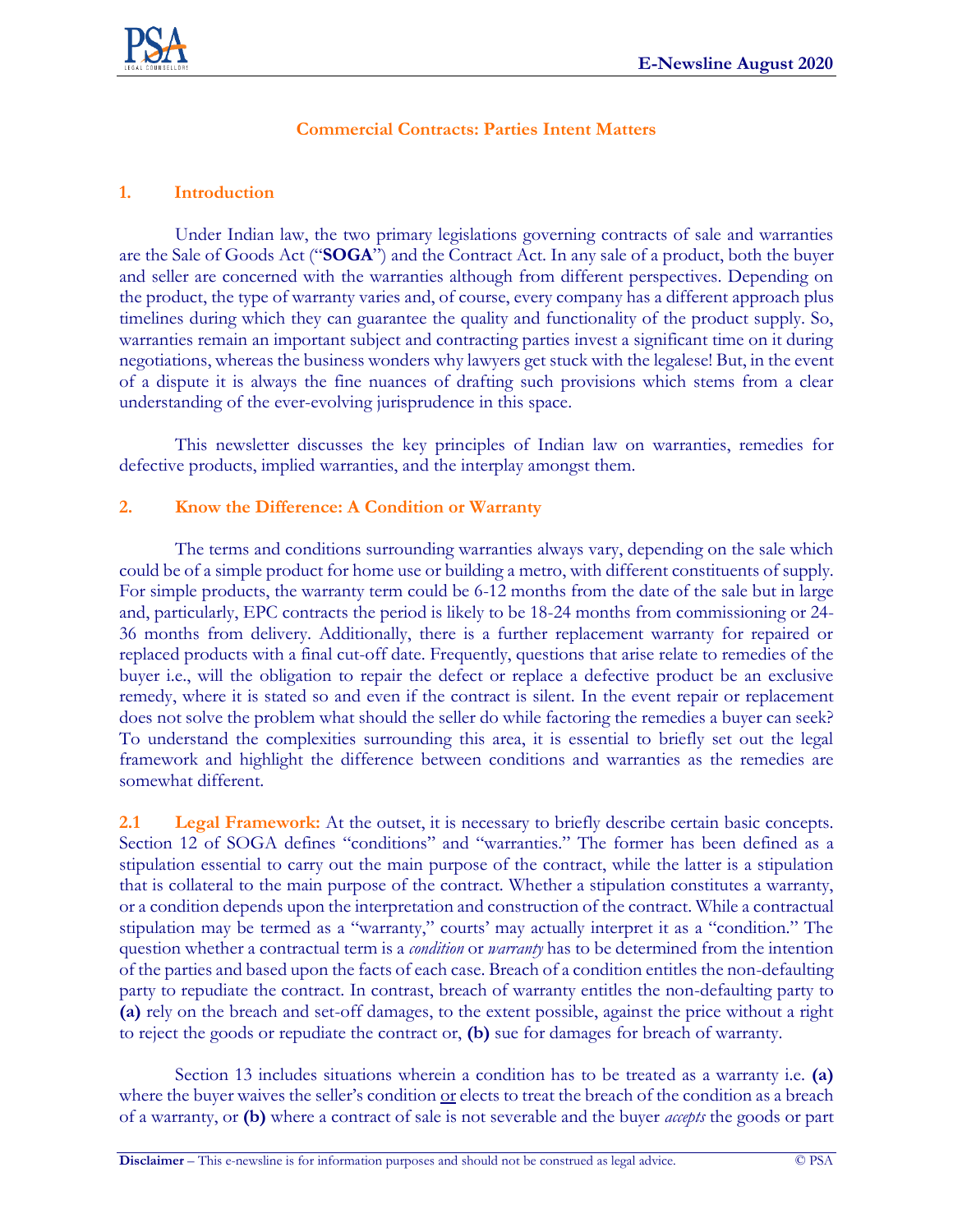

thereof. Once the buyer accepts the goods, he can only treat the seller's breach of the condition as a breach of warranty. A buyer is deemed to have accepted goods<sup>1</sup> when he notifies the seller that he has accepted them, or when the goods have been delivered to him and he does any act in relation to them which is inconsistent with the ownership of the seller, or when, after lapse of reasonable time, he retains the goods without notifying the seller that he has rejected them.

**2.2 Defective Product:** To evaluate the situation that arises when a product is defective, it is essential to go back to the contract which provide remedies for breach of a warranty. But, if they do not (*and, in some cases even when they do*) it is important to evaluate whether the stipulation regarding defective products is a "condition" or a "warranty." The rights flow from that initial assessment. Assume a stipulation is a "warranty," and a breach occurs during the warranty period and the contract states that repair or replacement of the defect will be the customer's sole remedy. In this case, the buyer will be entitled to: **(a)** repair and replacement during the warranty period; **(b)** seek reduction or extinction of price *or* sue the seller for damages; **(c)** sue for additional damages suffered as a consequence of the breach. If the facts remain the same as above but the breach occurs after the warranty term expires, the buyer could always use equitable principles to make a claim despite the sole remedy provision.

While "repair or replacement" satisfies the stipulation of quality of the product but it may not necessarily remedy the consequential damages that a buyer may incur, particularly if they are foreseeable. Despite an express statement of "sole remedy," as a matter of public policy the buyer may have recourse if it could establish that the seller knowingly made a material misrepresentation i.e. engaged in fraudulent conduct. Since India is a common law jurisdiction, certain level of subjectivity will come in and any judicial forum will look at the totality of the facts and circumstances and the loss caused. Further, usually all EPC contracts provide for performance guarantees and if that be so, then the sole remedy provision may not necessarily protect the seller. Exclusive remedy clauses are inserted in contracts to limit liability. It is always better for a contract to state that repair or replacement will be the sole remedy because the circumstances in which it may be used could impact the buyer's rights. It is noteworthy to state that despite repair or replacement is the stated sole remedy, yet other potential liabilities could arise. This would depend on the facts and circumstances of the case and an aggrieved party can also claim damages under tort under "strict liability" or "no-fault liability" and "absolute liability".

# **3. Implied Warranties**

For sellers, often issues arise regarding implied warranties, particularly when the buyer is a state agency that usually considers its contractual arrangements to be turnkey, even if they are not. The question then is if warranties can be implied under Indian law even if waived expressly in the contract.

**3.1 Legal Framework:** Section 14 of SOGA provides for implied warranties whereby the buyer is entitled to enjoy quiet possession of unencumbered goods. Section 16 provides the general principle that there is no implied warranty or condition as to the quality or fitness for any particular purpose of goods supplied under a contract of sale, subject to certain exceptions. *Firstly,* section 16(1) provides for an implied condition that goods shall be reasonably fit for a particular purpose where (a) the buyer informs (expressly or impliedly) the purpose for which the goods are required, (b) buyer relies on the seller's skill or judgment, and (c) goods are of a description which it is in the

**Disclaimer** – This e-newsline is for information purposes and should not be construed as legal advice. © PSA

<sup>&</sup>lt;sup>1</sup> This is covered under section 42 of SOGA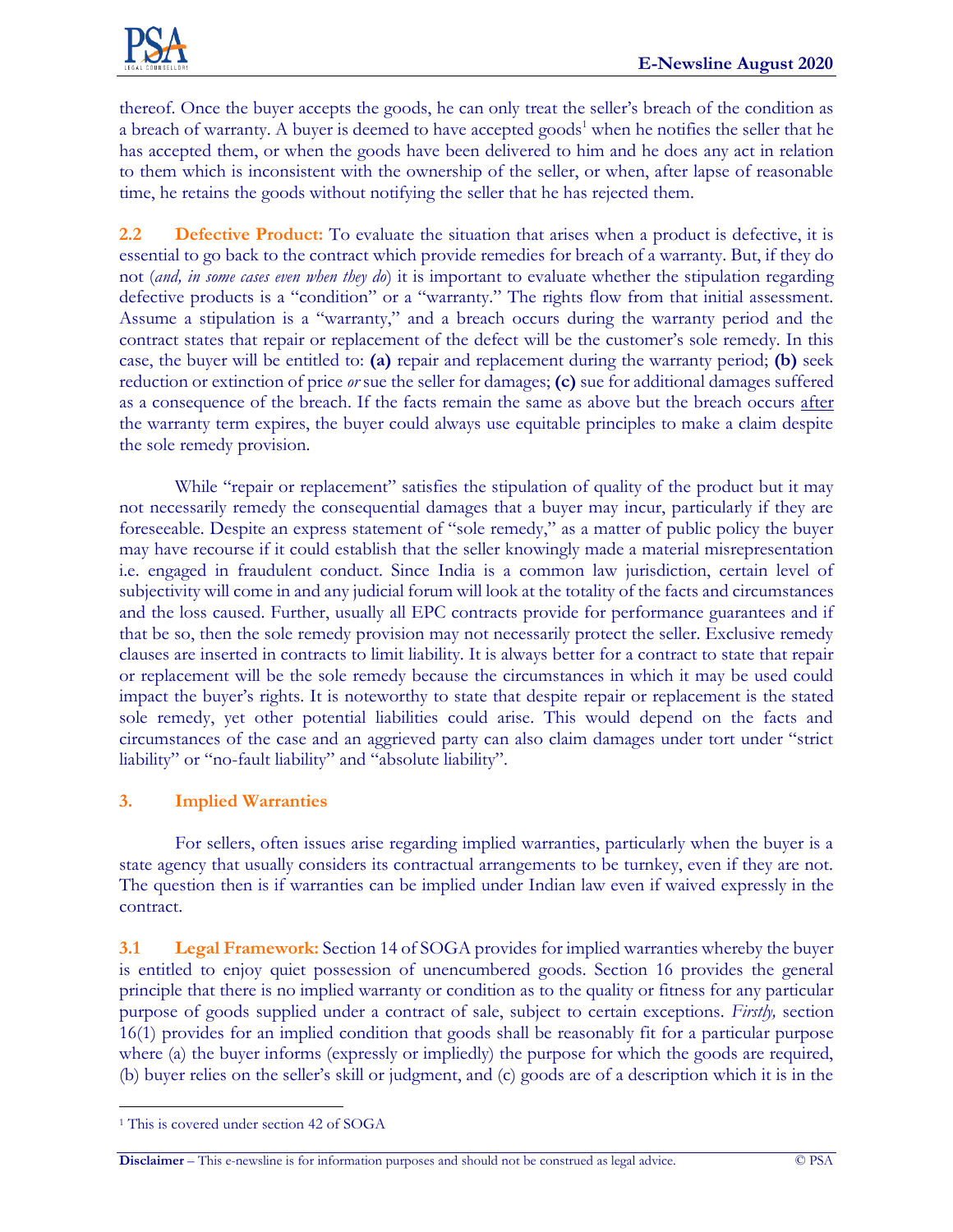

course of the seller's business to supply. *Secondly,* section 16(2) states that where goods are bought from a seller who deals in them there is an implied condition that the goods shall be of merchantable quality. The only requirement to trigger this implied condition is that the goods must be purchased by description from a seller who deals in goods of that description. In such case it is the seller's responsibility to supply goods of "merchantable quality." Goods are said to be of merchantable quality if they are fit for any one of the several purposes for which they may be ordinarily used. However, when the buyer examines the goods before purchase there is no implied condition with respect to the defects which the examination ought to have revealed. It is important to note that this exception only applies in cases where the defect is obvious to the eye and apparently noticeable. *Thirdly,* section 16(3) further provides for an implied warranty or condition as to quality or fitness for a particular purpose may also be annexed by the usage of trade.

**3.2** Implied Terms: Under common law, usually terms and conditions may be implied<sup>2</sup> to give effect to the presumed intent of the parties, where the contract does not deal with a matter expressly. Where minds meet terms are stated expressly, but even implied terms require meeting of minds. There are three types of implied terms i.e. implied by fact, by law and custom.

**(a)** Terms implied by fact are those which were not expressly set out in the contract but which the parties must have intended to include. To add a term implied by fact, two tests are considered *officious bystander* and *business efficacy.* As the name suggests, the former test is such that a proposed term will be implied if it is so obvious that it goes without saying and if an officious bystander suggested to the parties that they include it in the contract, they would react with a common "Oh, of course.<sup>"3</sup> Regarding the latter, courts would readily imply a term into a contract if it aims to give a business efficacy to the contract and without the addition of the implied term the contract becomes unworkable. This test was propounded in a landmark judgment<sup>4</sup> where the defendant, a wharfowner, executed an agreement with the plaintiff allowing him to unload his ship at the wharf. In the process, the ship got damaged due to shallow water, a dispute arose and it was held that the defendant was liable for damage as they were in breach of the implied condition that they would take reasonable care to see that the wharf was safe. The court stated *"In business transactions…. what the law desires to effect by the implication is to give such business efficacy to the transaction as must have been intended at all events by both parties who are business men; not to impose on one side all perils of the transaction, or to emancipate one side from all the chances of failure, but to make each party promise in law as much, at all events as it must have been in the contemplation of both parties that he should be responsible for in respect to those perils or chances."* The principle of business efficacy has gained currency with its application in plethora of judgments. The courts will not imply a term merely because it would be reasonable to do so or improve the contract which the parties made for themselves; rather, the focus is necessity on implied terms. The established view is that an express term can be added if, and only if, the court finds that the parties must have intended that term to form part of their contract. It is not enough for the court to find such a term would have been adopted by the parties as reasonable men if it had been suggested to them; instead, it must be a term necessary to give business efficacy to contract, a term which, although tacit, formed part of the contract made by the parties.

<sup>&</sup>lt;sup>2</sup> Black's Law Dictionary states that an "implied" condition is used in contrast to an "express" condition, i.e. where the intent about the subject-matter is not manifested by explicit and direct words, but gathered by implication or necessary deduction from the circumstances, the general language, or parties conduct

<sup>3</sup> Shirlaw v Southern Foundries (1926) Ltd [1939] 2 KB 20

<sup>4</sup> The Moorcock (1889) 14 P.D. 64

**Disclaimer** – This e-newsline is for information purposes and should not be construed as legal advice. © PSA